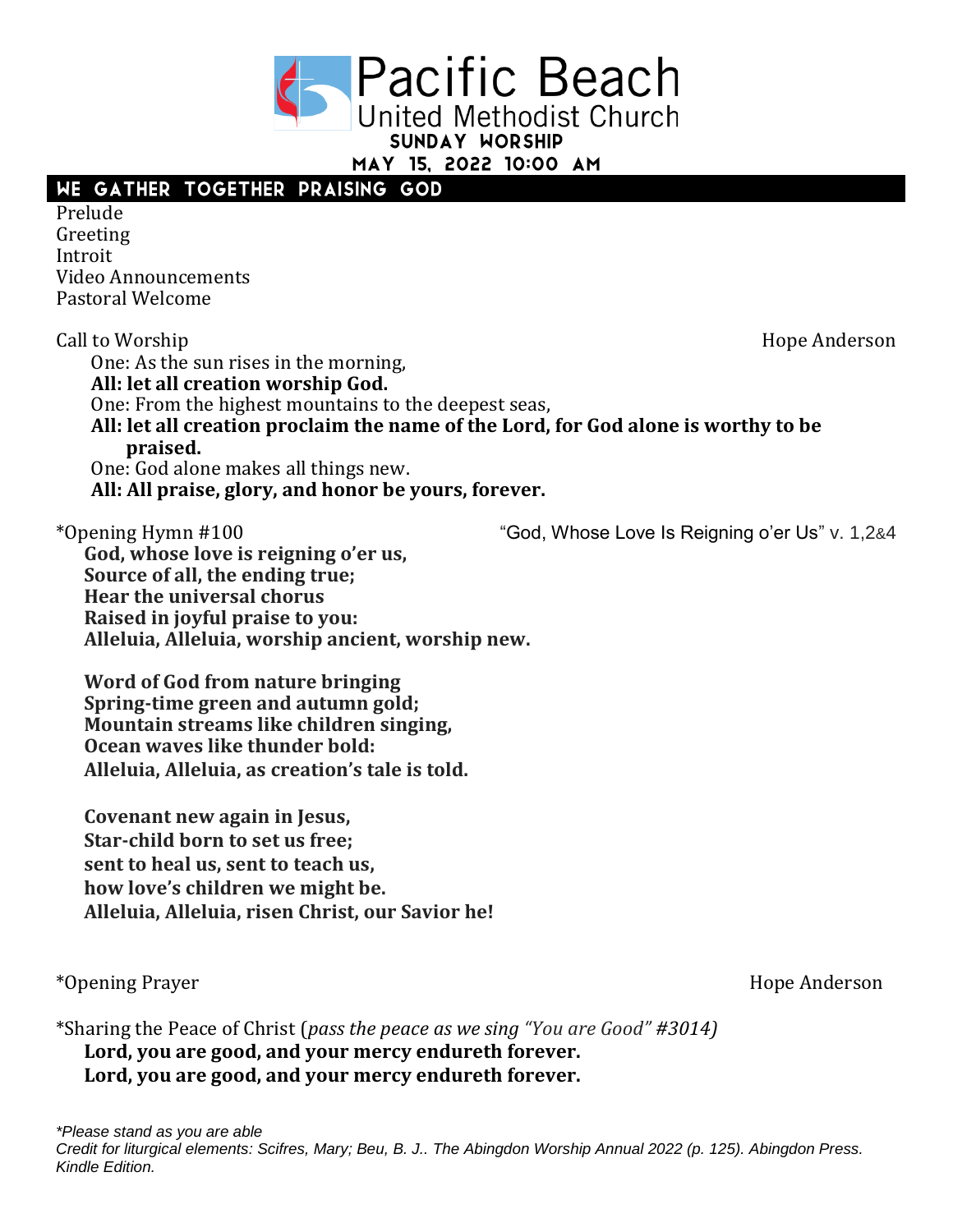**People from every nation and tongue, From generation to generation: we worship you, Hallelujah! Hallelujah!**

**We worship you for who you are! We worship you, Hallelujah! Hallelujah! We worship you for who you are, and you are good!**

# WE LISTEN FOR THE WORD OF GOD

Children's Time Dart Rhoades Music to Lift Our Spirits

Scripture: Acts 11:1-18 Acts 11:1-18 Message: "In and Out of God's Way" Pastor Lori Leopold

# WE RESPOND TO GOD'S LOVE

Song of Prayer (*we pray for God's guidance as we sing#3154 "Draw the Circle Wide")* **Draw the circle, draw the circle wide. Draw the circle, draw the circle wide. No one stands alone, we'll stand side by side. Draw the circle, draw the circle wide.**

**Draw the circle, draw the circle wide. Draw the circle, draw the circle wide. No one stands alone, we'll stand side by side. Draw the circle, draw the circle wide.**

**Draw the circle wide, draw it wider still. Let this be our song: no one stands alone. Standing side by side, draw the circle, draw the circle wide.**

**Draw the circle, draw the circle wide. Draw the circle, draw the circle wide. No one stands alone, we'll stand side by side. Draw the circle, draw the circle wide.**

Prayers of the People

The Lord's Prayer **Our Father, who art in heaven, hallowed be thy name. Thy kingdom come, Thy will be done on earth as it is in heaven. Give us this day our daily bread. And forgive us our trespasses, as we forgive those who trespass against us. Lead us not into temptation, but deliver us from evil. For thine is the kingdom, and the power, and the glory, forever. Amen.**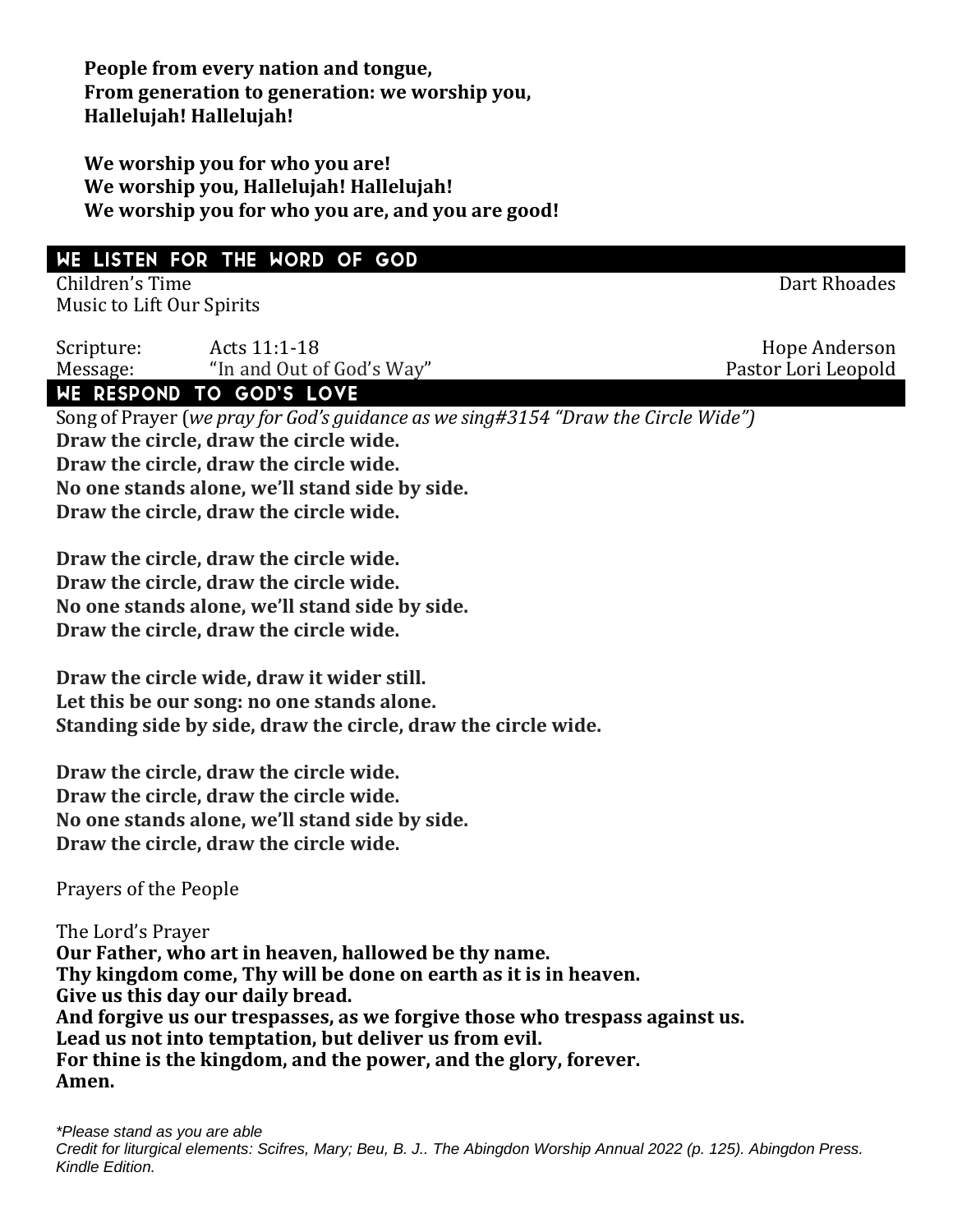Invitation to the Offering

#### **Offertory**

#### \*Doxology

**Praise God, from whom all blessings flow; Praise God all creatures here below; Alleluia! Alleluia! Praise God the source of all our gifts! Praise Jesus Christ, whose power up-lifts! Praise the Spirit, Holy Spirit! Alleluia! Alleluia! Alleluia!**

#### \*Prayer of Dedication **Anderson** Hope Anderson

**All: Holy God, you have given us so much. Through your love and abundance, our cup overflows. From the bounty of your blessings, we offer these gifts back to you. Use these offerings for your glory, as we work to bring your kingdom here on earth. Amen.**

\*Hymn #560 "Help Us Accept Each Other" v. 1-3

**Help us accept each other as Christ accepted us; teach us as sister, brother, each person to embrace. Be present, Lord, among us, and bring us to believe we are ourselves accepted and meant to love and live.**

**Teach us, O Lord, your lessons, as in our daily life we struggle to be human and search for hope and faith. Teach us to care for people, for all, not just for some, to love them as we find them, or as they may become.**

**Let your acceptance change us, so that we may be moved in living situations to do the truth in love; to practice your acceptance, until we know by heart the table of forgiveness and laughter's healing art.**

### \*Benediction

### \*Eagle's Wings

**And God will raise you up on eagle's wings, bear you on the breath of dawn, make you to shine like the sun, and hold you in the palm of God's hand.**